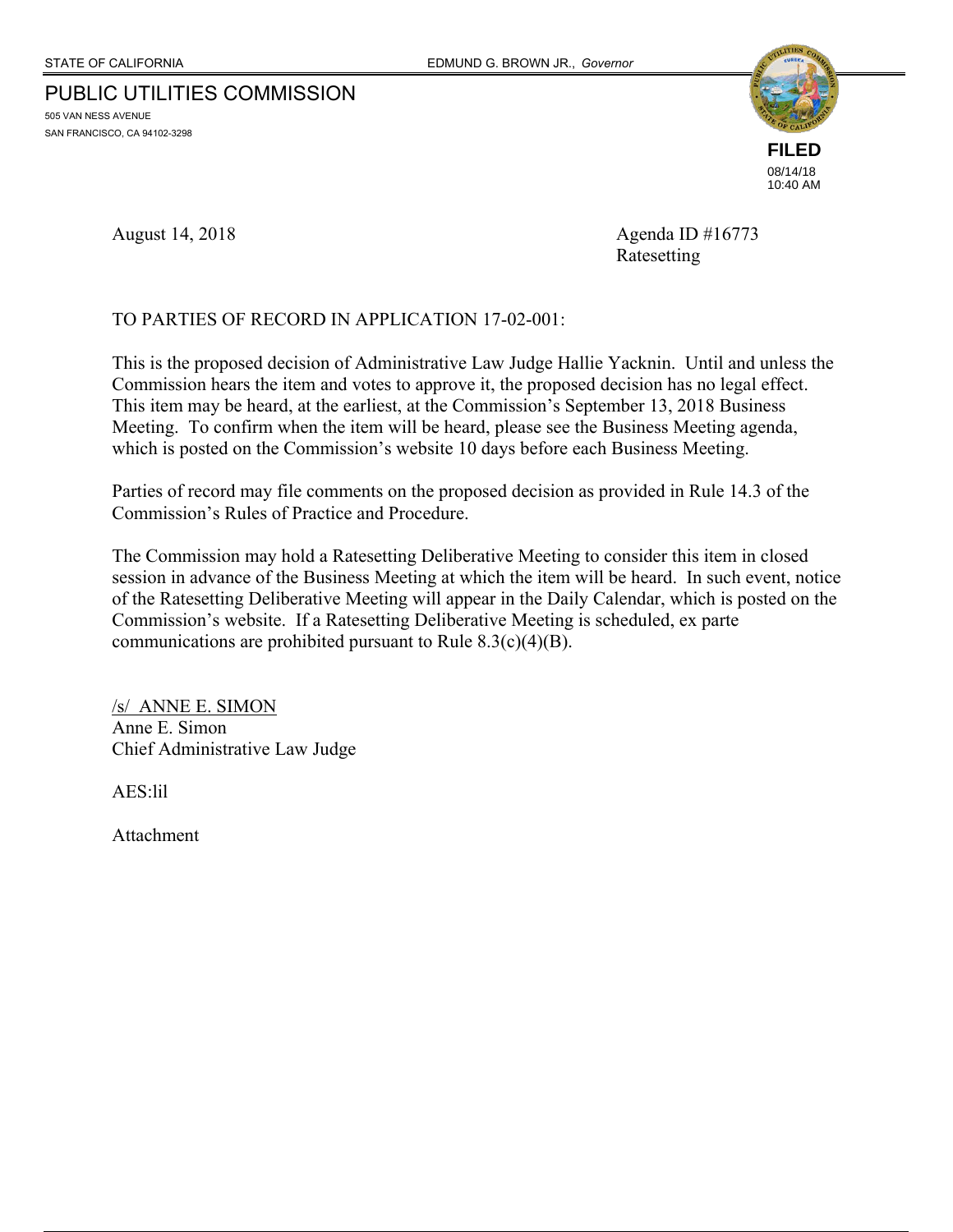# ALJ/HSY/lil **PROPOSED DECISION**

# Decision **PROPOSED DECISION OF ALJ YACKNIN (Mailed 8/14/2018)**

### **BEFORE THE PUBLIC UTILITIES COMMISSION OF THE STATE OF CALIFORNIA**

In The Matter of the Application of SOUTHERN CALIFORNIA EDISON COMPANY (U338E) for Authority to Lease Certain Fiber Optic Cables to CELLCO PARTNERSHIP D/B/A VERIZON WIRELESS under the Master Dark Fiber Lease Agreement Pursuant to Public Utilities Code Section 851.

Application 17-02-001

# **DECISION DISMISSING APPLICATION**

#### **Summary**

This decision grants Southern California Edison Company's motions to file its unredacted application under seal and to withdraw its application for approval of the Master Dark Fiber Lease Agreement between Southern California Edison Company and Cellco Partnership d/b/a Verizon Wireless. The proceeding is closed.

### **1. Procedural Background**

Southern California Edison Company (SCE) filed this application seeking Commission approval of the Master Dark Fiber Lease Agreement (Master Lease Agreement). Under the terms and conditions of the Master Lease Agreement, SCE would grant an exclusive lease for Cellco Partnership d/b/a Verizon Wireless's (Verizon) use of certain optical fibers along various cable routes within Southern California, which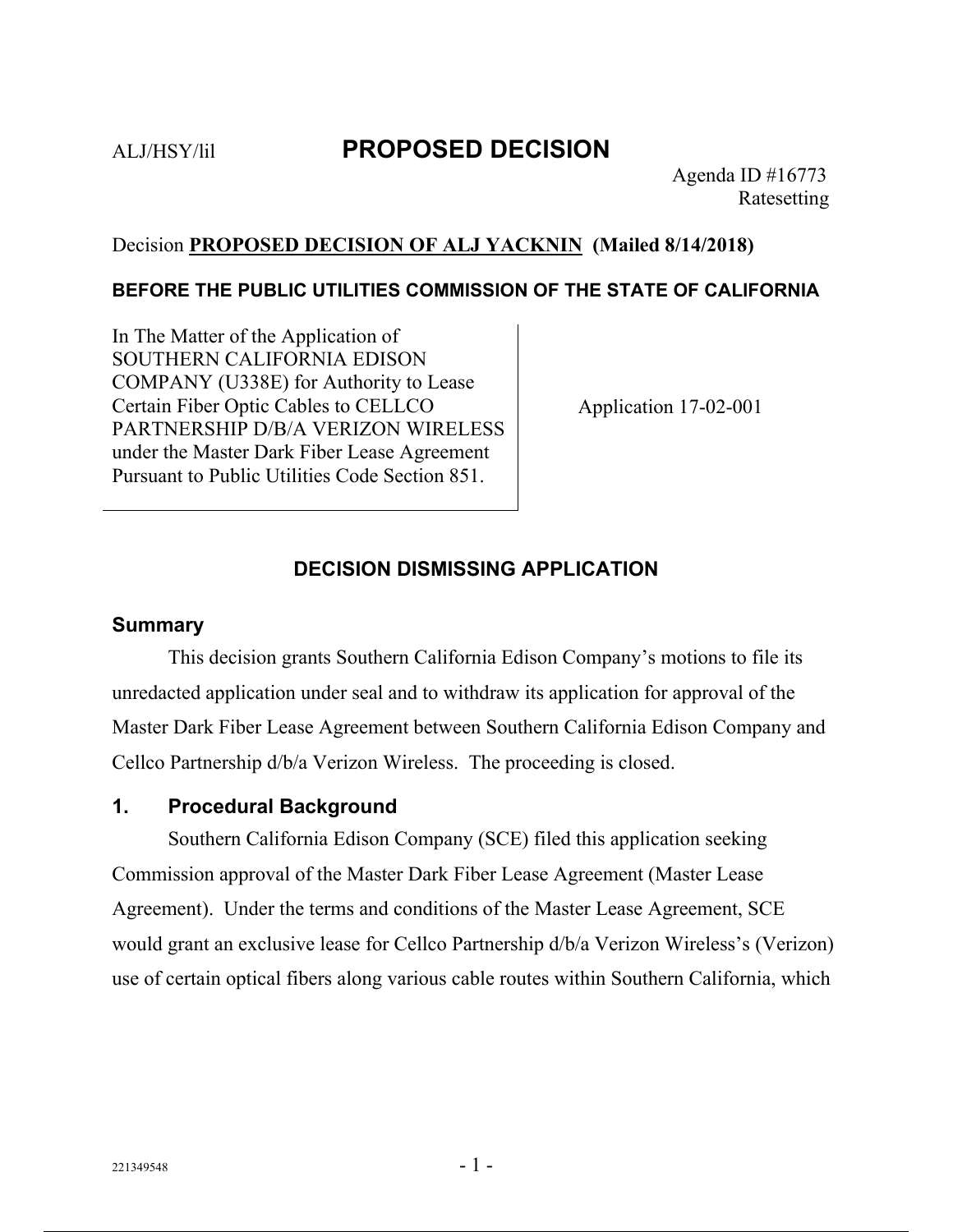$\overline{a}$ 

Verizon would specify in individual Lease Route Orders.<sup>1</sup> SCE seeks to have the revenue under the Master Lease Agreement allocated between shareholders and ratepayers using a 90/10 split pursuant to the revenue sharing allocation adopted in D.99-09-070.

Concurrently with filing this application, SCE moves to file the confidential version of its application and the Master Lease Agreement under seal.

No protests or responses to the application were filed. A telephonic prehearing conference (PHC) was held on April 17, 2017; no persons appeared other than the applicant. Upon consideration of the application and discussion at the PHC, the assigned Commissioner's scoping memo identified the issues to be determined as follows:

- 1. Is the proposed lease adverse to the public interest?
- 2. Does the proposed lease require environmental review pursuant to the California Environmental Quality Act (CEQA)?

As there were no contested issues of material fact, the assigned Commissioner's April 27, 2017, scoping memo determined that evidentiary hearing was not required, $2$  and

the matter was submitted for resolution based upon the determination of the following issues:

- 1 Is the proposed lease adverse to the public interest?
- 2. Does the proposed lease require environmental review pursuant to the CEQA?

<sup>&</sup>lt;sup>1</sup> Pub. Util. Code Section 851 requires approval by Commission order if the transaction is valued at over \$5 million, and allows approval (upon the utility's submittal of an advice letter) by the executive director if the transaction is valued at \$5 million or less. While the value of the individual Lease Route Orders may be less than \$5 million, SCE expects that it could receive 100 to 200 Lease Route Orders over the term of the Master Lease Agreement and that their collective value will exceed that amount. SCE seeks advance approval to execute future Lease Route Orders under the Master Lease Agreement in order to avoid the necessity of filing a separate application or submitting a separate advice letter for each Lease Route Order. SCE notes that the Commission approved similar master agreements in Decision (D.) 02-12-023 and D.02-12-024.

 $2^2$  Resolution ALJ-176-3393 preliminarily determined that evidentiary hearing was needed.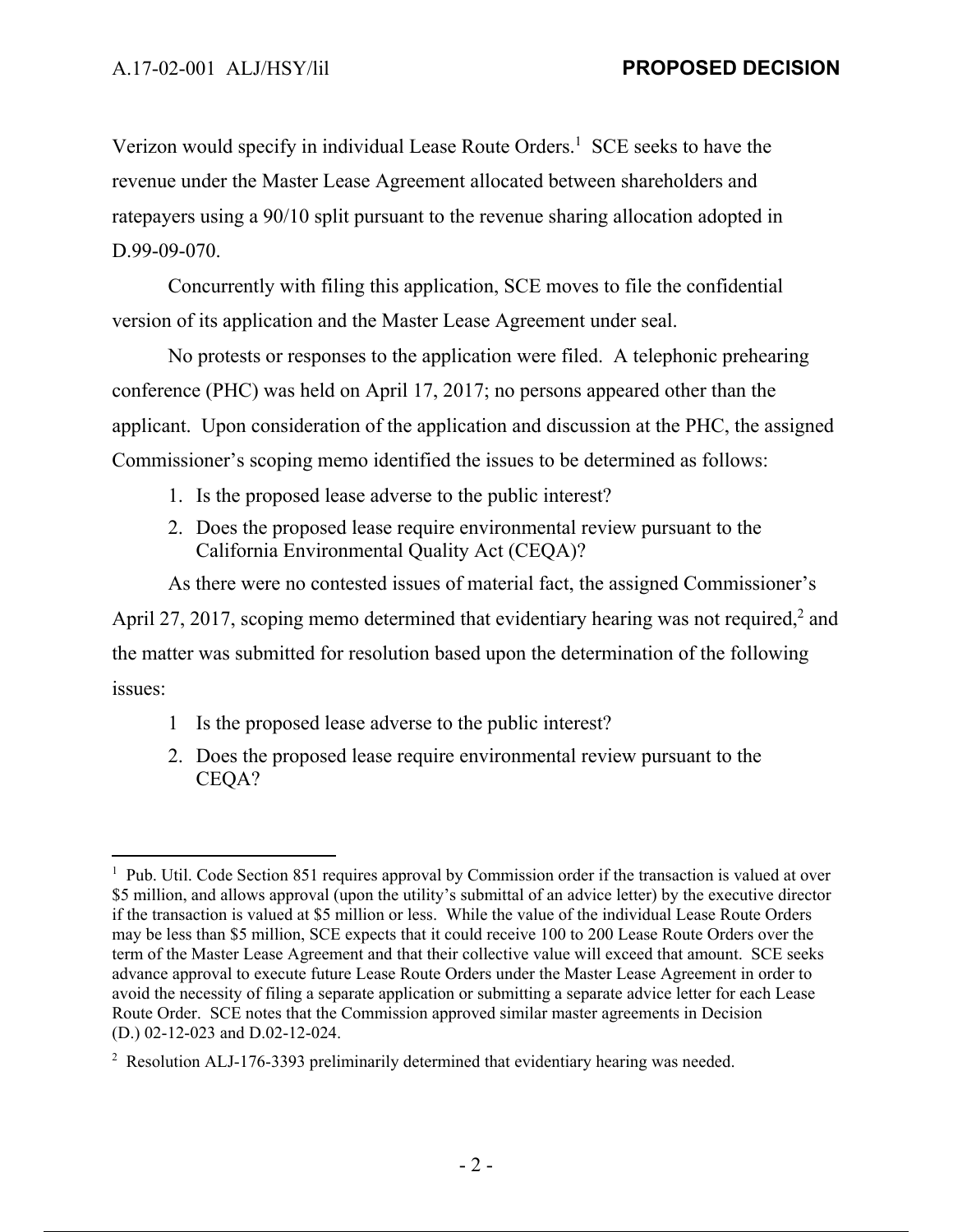The assigned Administrative Law Judge (ALJ) placed a proposed decision granting the uncontested relief requested on the Commission's Public Agenda 3399 for its June 15, 2017, voting meeting.<sup>3</sup> The item was held until the assigned Commissioner issued an amended scoping memo on September 11, 2017, to more closely consider the following related issues:4

- 1. Does SCE's application meet the requirements for revenue sharing established in D.99-07-070?
- 2. How does SCE's proposed Master Lease Agreement impact safety and reliability?
- 3. Does SCE's description of its fiber facilities in this proceeding meet the definition of dark fiber?
- 4. What effects will SCE's Master Lease Agreement have on the competitive market for telecommunications services in California?
- 5. With regard to revenue sharing, is the distinction between "dark" and "lit" fiber a meaningful basis for determining the revenue sharing allocation, will existing or new fiber be used to meet Verizon's Lease Route Orders, and will shareholders or ratepayers fund new fiber, if any?
- 6. What steps can the Commission take to ensure that SCE does not subsidize its competitive local exchange carrier business with its electric customers?
- 7. Should any new rules developed through the Pole Attachment and Right-of-Way proceedings (Investigation 17-06-027/Rulemaking (R.) 17-06-028/R.17-03-009) be applied to this Master Lease Agreement, if approved?
- 8. Is SCE's Master Lease Agreement proposal compliant with General Orders 95 and 128, applicable local, state, and federal safety regulations, and best safety standards and practices?
- 9. Should the terms of the Master Lease Agreement and/or Lease Route Orders with Verizon be public under General Order 96? If not, why not? Should SCE submit its Lease Route Orders to the Commission?

 $\overline{a}$ 

<sup>3</sup> The proposed decision was not filed or mailed for comment, as permitted pursuant to Rule 14.6(c)(2).

<sup>&</sup>lt;sup>4</sup> Sub-issues are omitted from this summary.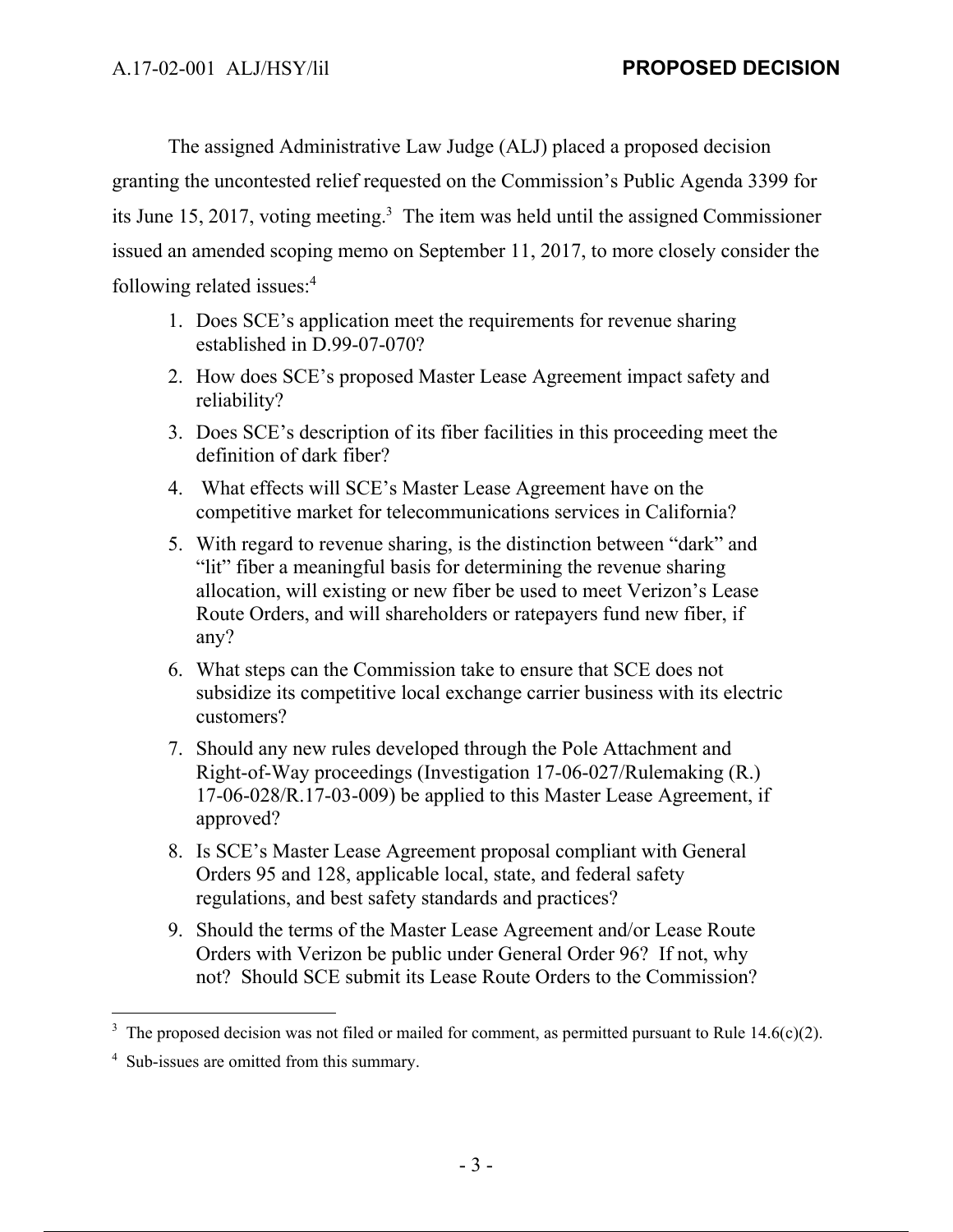The Utility Reform Network (TURN) and the California Cable & Television Association (CCTA) thereupon moved for and were granted party status.

SCE filed comments on the amended scope of issues on October 11, 2017, and TURN and CCTA filed comments on November  $10$ ,  $2017<sup>5</sup>$  upon which the matter was re-submitted.

The ALJ issued a proposed decision approving the Master Lease Agreement and the motion to file the redacted application and agreement under seal, but adopting a 25/75 shareholder/ratepayer revenue allocation for gross revenues from the leases. The assigned Commissioner issued an alternate proposed decision approving the Master Lease Agreement, but denying the motion to file the redacted application and agreement under seal, providing that the lease would not be subject to automatic renewal, and adopting a 50/50 shareholder/ratepayer revenue allocation for gross revenues from the leases. The alternate proposed decision also expressed interest in exploring the broader policy issues raised by the application in a rulemaking or general rate case.

SCE thereupon filed a motion to withdraw the application. TURN opposes the motion.

# **2. Motion to Withdraw Application**

SCE no longer seeks Commission authority to enter into the Master Lease Agreement, and intends to continue to seek individual dark fiber route leases through the advice letter process pursuant to General Order 173. We grant the motion to withdraw the application and close the proceeding.

We recognize, as TURN notes in its opposition to the motion, that the advice letter process will not take up or resolve the issue of the appropriate revenue sharing allocation to apply to leases that SCE might submit through that process. However, given the scope

<sup>&</sup>lt;sup>5</sup> TURN's September 8, 2017, and CCTA's November 8, 2017, motions for party status were granted on October 9, 2017, and November 9, 2017, respectively.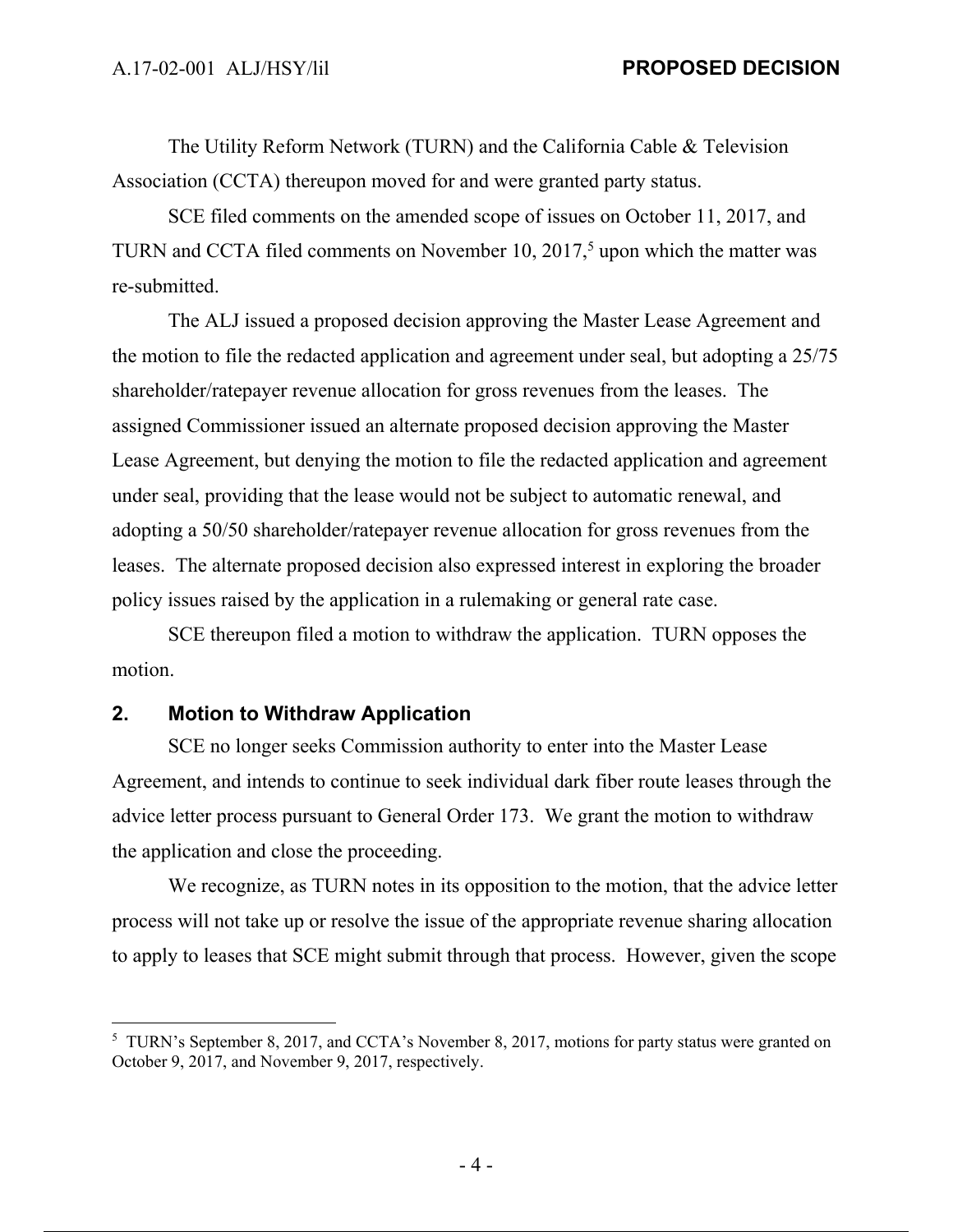of the proceeding at this juncture, neither would a decision on the merits of this application.

That stated, the scope of the proceeding has raised broad policy issues that include identifying what policy frameworks promote the most effective utilization of ratepayerfunded dark fiber throughout California's regulated electric utility infrastructure and assure safety, universal access to utility services, and non-discriminatory access to this infrastructure, especially amidst policy changes at the federal level. The Commission may consider opening a rulemaking to consider these and other broad policy issues and, in that broader context, reconsider the appropriate revenue sharing allocation for dark fiber route leases.

#### **3. Motion to File Under Seal**

We grant the motion file the unredacted application and agreement under seal. SCE in its motion, and Verizon in its declaration accompanying the motion, assert that the template and negotiated terms and conditions are entitled to confidential treatment because their disclosure could be used to Verizon's competitive disadvantage, and the technical information is entitled to confidential treatment because its disclosure could threaten cyber security. As we grant the motion to withdraw the application, it would be unduly prejudicial to Verizon to deny its request. This decision does not determine the Commission's views on the confidentiality of these types of contracts more severally.

# **4. Assignment of Proceeding**

Clifford R. Rechtschaffen is the assigned Commissioner and Hallie Yacknin is the assigned ALJ to the proceeding.

# **5. Public Review and Comment**

The ALJ's proposed decision dismissing the application was mailed to the parties in accordance with Section 311 of the Public Utilities Code and comments were allowed under Rule 14.3 of the Commission's Rules of Practice and Procedure. Comments were filed on \_\_\_\_\_, and reply comments were filed on \_\_\_\_\_ by \_\_\_\_\_.